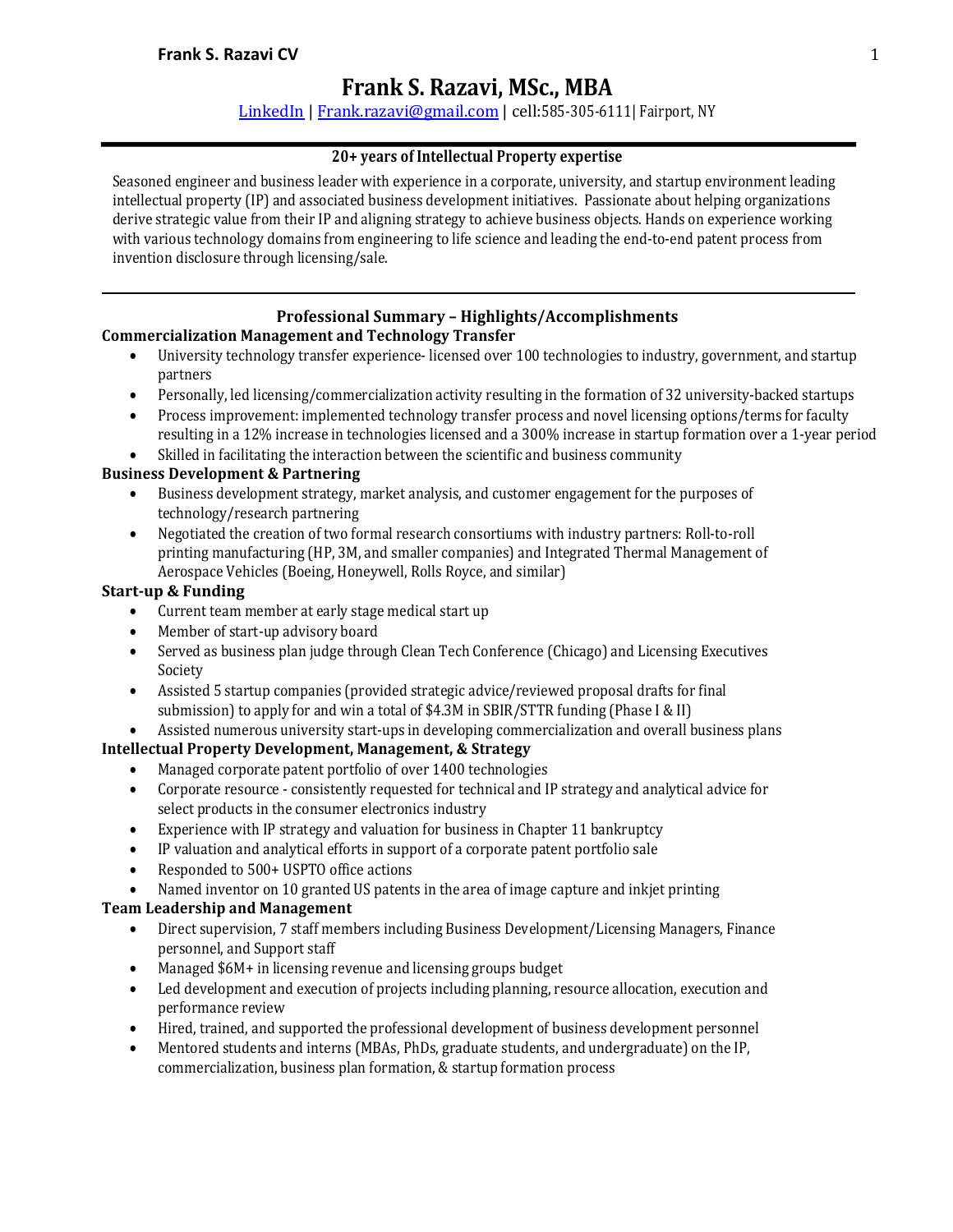# **Professional Summary– Focused Experience**

### **HeldIP, LLC** Cooksville, MD Sept 2020- Present

**Consultant**

• Providing intellectual property strategy and licensing expertise in support of projects for HeldIP clients

# **Sanatela Medical Inc, Rochester, NY** And All Andreas and All Andreas and All Andreas and Tune 2019- Present

# **Advisor: IP & Commercialization**

- Sanatela Medical, a subsidiary of AT Venture Center, is commercializing an exciting and promising 3-D engineered biological tissue matrix made from Wharton's Jelly with numerous life science applications (Leukemia and regenerative medicine)
- Providing IP strategy, commercialization, and technology licensing direction

# **AT Venture Center LLC,** Rochester, NY Feb 2018- Present

# **Director of Technology Commercialization & Licensing**

- AT Venture Center is focused on technology commercialization education, providing global licensing opportunities, and launching ventures to promote regional economic development
- Conducting market analysis to uncover technology trends and opportunities to launch new ventures
- Technology scouting: led the adoption of nascent technologies via licensing to achieve business objectives
- Coached MBA interns on the IP and commercialization process

# **Purdue Research Foundation, Office of Technology Commercialization** West Lafayette, IN Aug 2012 – May 2017

# **Director of Business Development | Senior Licensing Manager**

- Recruited by Vice President of Technology Commercialization in 2012 (Promoted to Director in 2014) to manage technology commercialization and licensing for early stage technologies (physical science & medical device)
- **Program management**: Built-out and coached the Business Development & Licensing team including 7 direct reports and various outside IP counsel, patent agents, and consultants based on project. Managed over \$6M in royalty revenue for the team. Defined business case, established technology transfer process, staffing/resource allocation, and performance assessment for each technology project within the program
- Led out-licensing activities and commercial pursuits with external partners including deal structure, deal terms, and negotiation approach
- Reduced legal fees by 25% by renegotiating contract with outside patent counsel
- Negotiated the creation of 2 research consortium creation and academic industry partnerships
- **Negotiated the following agreements:** Non-disclosure, material transfer, statements of work, codevelopment agreements, IP licensing, options multi-party agreements for consortium creation (Deal sheet available upon request)
- Connected Purdue startups to funding opportunities: internal grants, government grants, pitch competitions, SBIR/STTR, VC, and angel investment

# **Eastman Kodak Company**, Rochester, NY Sept 2006 – Aug 2012

# **Senior IP Analyst & Patent Strategist, Office of Chief Technology Officer**

- Managed Kodak's IP portfolio and provide competitive intelligence of products, features, and functions for both the Inkjet and Image Capture Divisions
- Provided analytic consultation (technology gap analysis and technology threat/market assessment) for Kodak's CTO and Chief IP Officer
- Performed market research, technical analysis and proof of concepts
- Extensive IP strategy, patent landscaping, and claim charting activities
- Researched product/technology areas for R&D investment- technology scouting
- Evaluated business units and associated technologies/patents for sale, joint-venture, and M&A opportunities
- Key contributor to competitive intelligence analysis whose efforts generated \$2B in litigation revenue over three years
- Analyzed market trends and valued patent portfolio in support of OLED business/technology sale to LG
- Preformed reverse engineering on products to identify IP infringement

### **Senior Research Engineer, Kodak Research Labs** Nov 2000- Sept 2006

- Defined corporate inkjet technology roadmap focused on IP and product development
- Served as program manager for partnership with Lexmark and Kodak Inkjet Systems for OEM product development; interfaced with design teams for design-to-cost activities